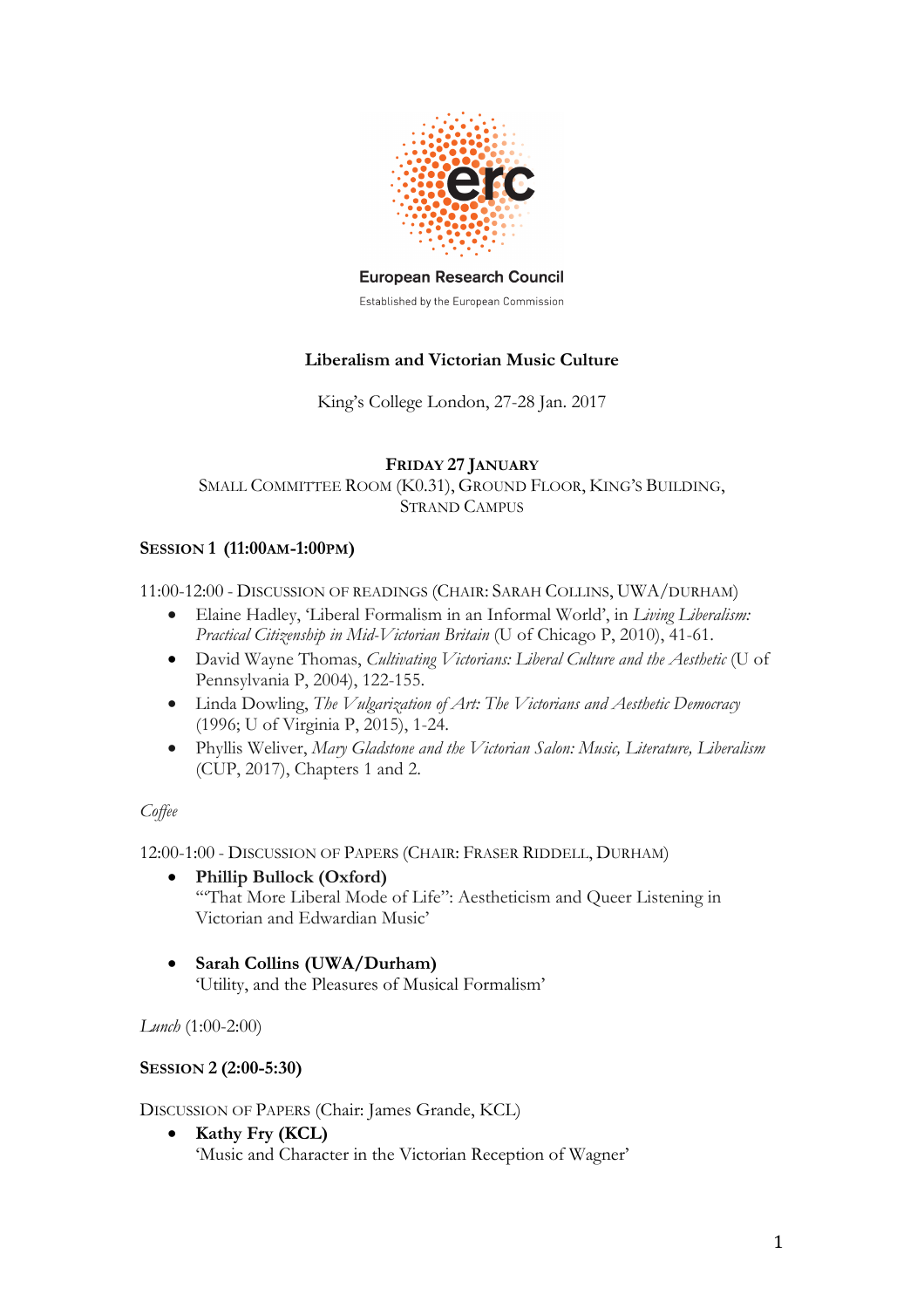- **Matthew Riley (Birmingham)** 'Character and Personality in Parry's Fourth Symphony'
- **Phyllis Weliver (Saint Louis)** 'The "Liberal" English Musical Renaissance: Parry's *Prometheus Unbound*'

*Coffee* 

- **Kate Bowan (ANU)** 'A Musical Presence Among Liberal Thinkers: Eliza Flower and Her Circle, 1832-1845'
- **Bennett Zon (Durham)** 'Spencer and Sympathy in the Oxford School of Music Criticism'

6pm *Pre-dinner Drinks*, Room SWB20, Ground Floor, South West Building

7pm *Dinner,* River Room, Second Floor of King's Building, next to the Chapters Café, Strand Campus

# **SATURDAY 28 JANUARY**

Room SWB20, Ground Floor, South West Building, Strand Campus

# **SESSION 3 (9:30am-12:30pm)**

9:30-10:45 - DISCUSSION OF READINGS (CHAIR: BENNETT ZON, DURHAM)

- Lauren M. E. Goodlad, 'Beyond the Panopticon: The Critical Challenge of a Liberal Society', in *Victorian Literature and the Victorian State: Character and Governance in a Liberal Society* (Johns Hopkins University Press, 2003), 1-31.
- Chris Otter, *The Victorian Eye A Political History of Light and Vision in Britain, 1800- 1910* (U of Chicago P, 2008), 1-21.
- Amanda Anderson, 'The Liberal Aesthetic', in *Theory After 'Theory'*, ed. Jane Elliott and Derek Attridge (Routledge, 2011), 249-262.
- Amanda Anderson, *Bleak Liberalism* (U of Chicago P, 2016), 18-45.

*Coffee* 

11:00-12:30 - DISCUSSION OF PAPERS (CHAIR: MATTHEW RILEY, BIRMINGHAM)

- **Erin Johnson-Williams (Trinity-Laban)** 'Musical Discipline and Victorian Liberal Reform'
- **Rosemary Golding (Open)** '"Every Child Who Can Speak Can Sing": Music and Educating the Masses'
- **Simon McVeigh (Goldsmiths)** '"Brightening the Lives of the People on Sunday": the National Sunday League and Liberal Attitudes Towards Concert Promotion in Victorian Britain'

Closing Remarks (Sarah Collins)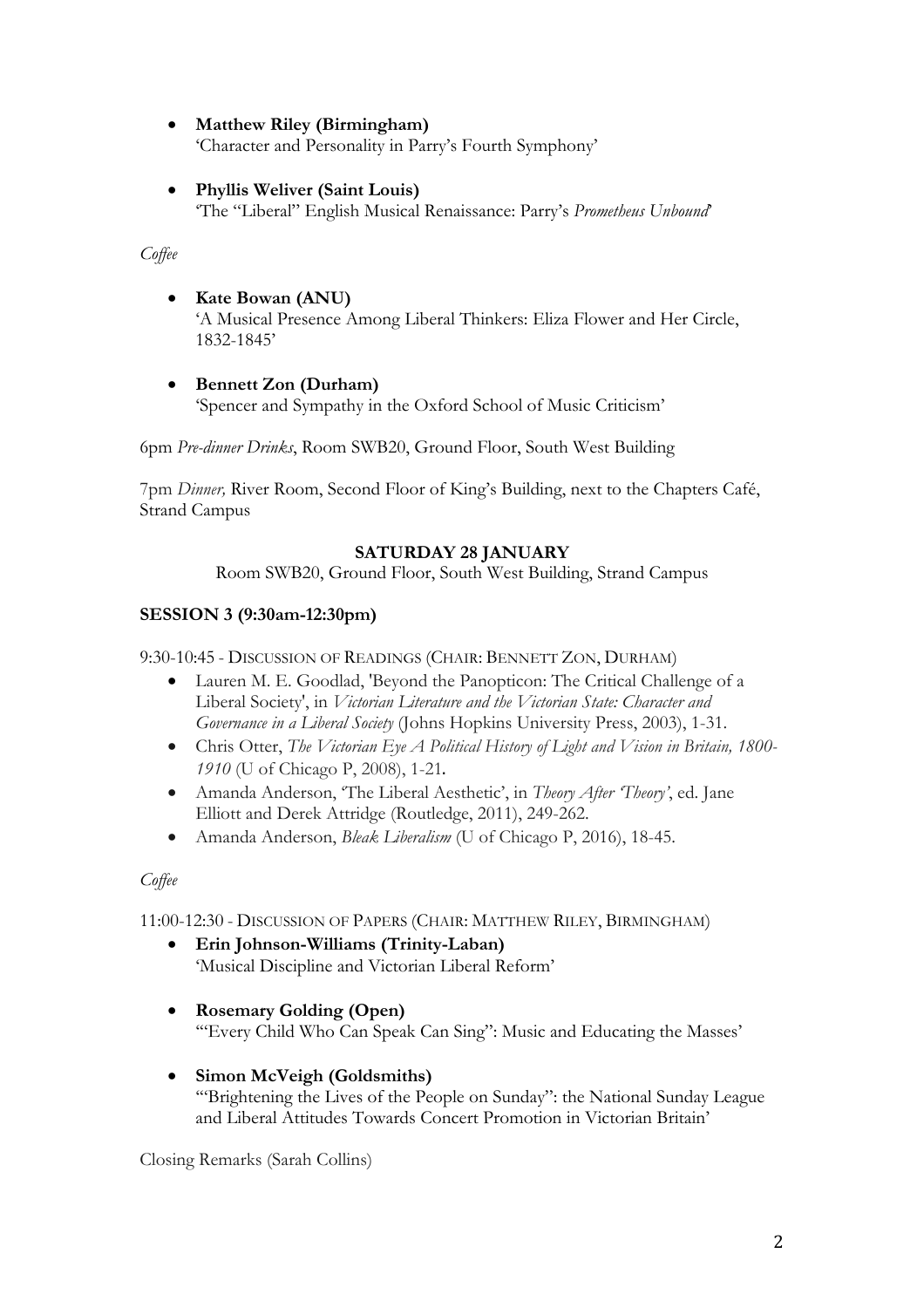*Lunch (12:30-1:30)*

## **PARTICIPANTS**

### **Presenters**

Catherine Bowan (Australian National University, Music) https://researchers.anu.edu.au/researchers/bowan-cj

Phillip Bullock (University of Oxford, Modern Languages) http://www.mod-langs.ox.ac.uk/people/philip-bullock

Sarah Collins (University of Western Australia/Durham University, Music) https://www.dur.ac.uk/music/staff/profile/?id=15758

Kathy Fry (King's College London, Music) https://kclpure.kcl.ac.uk/portal/en/persons/kathy-fry(ee6daeaf-9f53-498e-bad7 d188f8e0e5c3)/biography.html

Rosemary Golding (Open University, Music) http://www.open.ac.uk/people/rag277

Erin Johnson-Williams (Trinity Laban, Music) https://www.trinitylaban.ac.uk/students-and-staff/staff-biographies/erin-johnsonwilliams

Simon McVeigh (Goldsmiths, Music) http://www.gold.ac.uk/music/staff/mcveigh/

Matthew Riley (University of Birmingham, Music) http://www.birmingham.ac.uk/staff/profiles/music/riley-matthew.aspx

Phyllis Weliver (Saint Louis University, English) http://www.slu.edu/english-department/faculty/phyllis-weliver-dphil

Bennett Zon (Durham University, Music) https://www.dur.ac.uk/music/staff/profile/?id=509

### **Discussants**

Robert Adlington (University of Huddersfield, Music) https://www.hud.ac.uk/ourstaff/profile/index.php?staffid=1591

Oskar Cox-Jenson (King's College London, Music) http://www.kcl.ac.uk/artshums/depts/music/people/pdr/jensen.aspx

James Grande (King's College London, English) http://www.kcl.ac.uk/artshums/depts/english/people/academic/grande.aspx